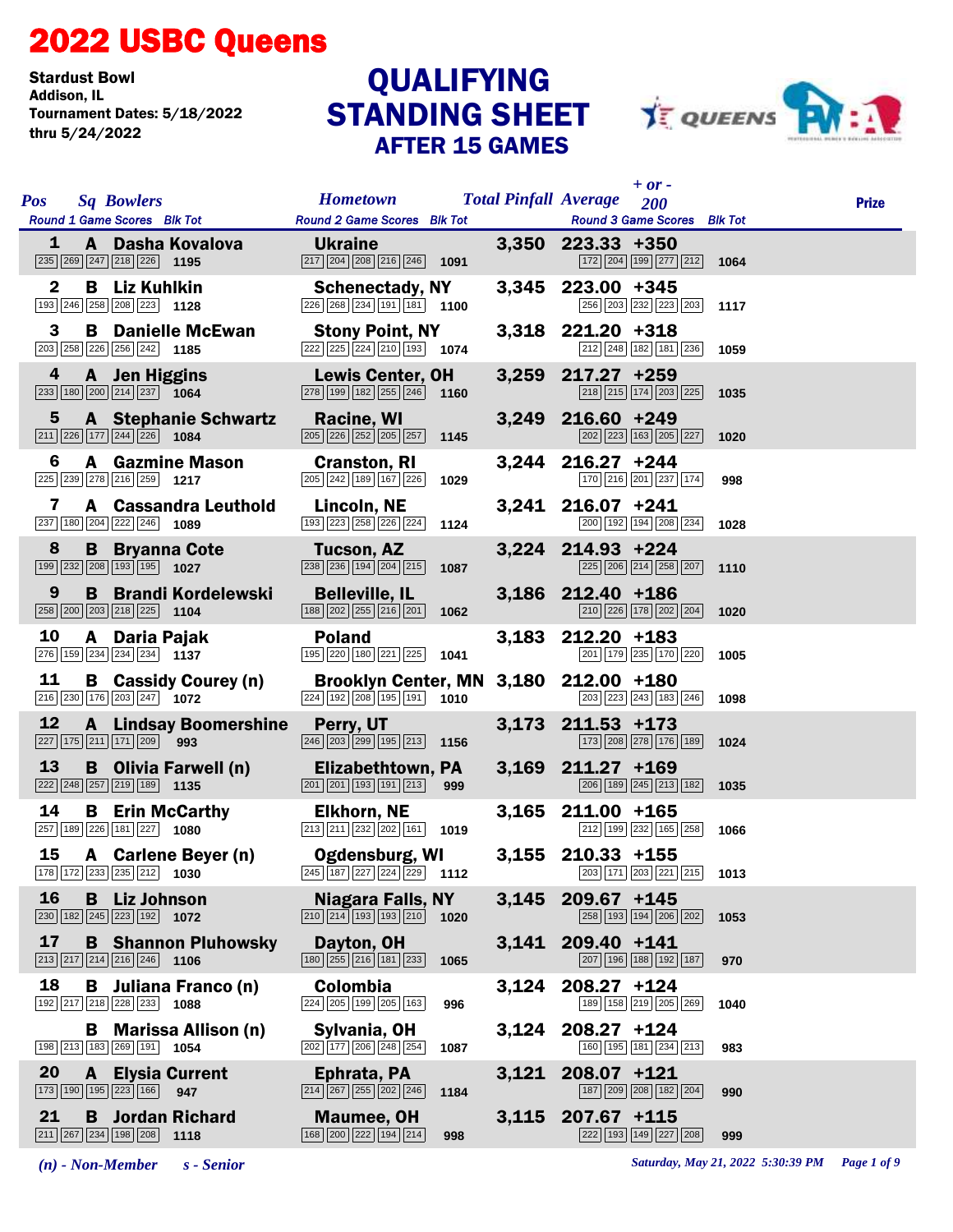| <b>Pos</b> | <b>Sq Bowlers</b><br>Round 1 Game Scores Blk Tot                                                                                     | <b>Hometown Total Pinfall Average</b><br><b>Round 2 Game Scores</b> Blk Tot                                |               | $+$ or $-$<br>200<br><b>Round 3 Game Scores</b> Blk Tot                                                       | <b>Prize</b> |
|------------|--------------------------------------------------------------------------------------------------------------------------------------|------------------------------------------------------------------------------------------------------------|---------------|---------------------------------------------------------------------------------------------------------------|--------------|
| 22         | <b>B</b> Hope Gramly (n)<br>$\boxed{191}$ $\boxed{218}$ $\boxed{221}$ $\boxed{183}$ $\boxed{199}$ <b>1012</b>                        | <b>Aubrey, TX</b><br>$\boxed{233}$ $\boxed{172}$ $\boxed{241}$ $\boxed{182}$ $\boxed{174}$                 | 1002          | 3,114 207.60 +114<br>201 266 258 207 168                                                                      | 1100         |
| 23         | A Maria Bulanova<br>$\boxed{246}$ $\boxed{215}$ $\boxed{185}$ $\boxed{212}$ $\boxed{201}$ <b>1059</b>                                | <b>Russia</b><br>234 169 169 213 199                                                                       | 984           | 3,106 207.07 +106<br>198 260 174 200 231                                                                      | 1063         |
| 24         | <b>A</b> Verity Crawley<br>166 203 279 216 176 1040                                                                                  | <b>England</b><br>219 192 187 235 206                                                                      | 1039          | 3,099 206.60<br>$+99$<br>264 189 188 185 194                                                                  | 1020         |
| 25         | <b>A</b> Taylor Bailey<br>223 189 167 190 215<br>984                                                                                 | Joliet, IL<br>182 225 232 202 228 1069                                                                     |               | 3,097 206.47 +97<br>197 215 239 209 184                                                                       | 1044         |
|            | A Kristin Quah<br>$\boxed{246}$ 188 192 200 214 1040                                                                                 | <b>Singapore</b><br>213 189 236 229 215                                                                    | 1082          | 3,097 206.47<br>$+97$<br>201 192 192 192 198                                                                  | 975          |
| 27         | A Robin Orlikowski (n)<br>$\boxed{210}$ $\boxed{201}$ $\boxed{252}$ $\boxed{194}$ $\boxed{169}$ <b>1026</b>                          | <b>Grand Rapids, MI</b><br>235 172 244 193 259                                                             | 1103          | 3,095 206.33<br>$+95$<br>164 221 213 162 206                                                                  | 966          |
| 28         | A Kelly Kulick<br>$\boxed{237}$ $\boxed{204}$ $\boxed{170}$ $\boxed{216}$ $\boxed{231}$ <b>1058</b>                                  | Union, NJ<br>$\boxed{245}$ $\boxed{203}$ $\boxed{191}$ $\boxed{163}$ $\boxed{211}$ <b>1013</b>             |               | 3,093 206.20<br>$+93$<br>189 163 174 227 269                                                                  | 1022         |
|            | <b>B</b> Sydney Brummett<br>$\boxed{211}$ $\boxed{231}$ $\boxed{201}$ $\boxed{234}$ $\boxed{191}$ <b>1068</b>                        | <b>Fort Wayne, IN</b><br>$\boxed{179}$ $\boxed{225}$ $\boxed{181}$ $\boxed{236}$ $\boxed{213}$ <b>1034</b> |               | 3,093 206.20<br>$+93$<br>$\boxed{201}$ $\boxed{232}$ $\boxed{160}$ $\boxed{205}$ $\boxed{193}$                | 991          |
| 30         | A Katelyn Zwiefelhofer (a) Racine, WI<br>$\boxed{193}$ $\boxed{201}$ $\boxed{249}$ $\boxed{200}$ $\boxed{172}$ <b>1015</b>           | $\boxed{213}\boxed{248}\boxed{202}\boxed{196}\boxed{213}$                                                  | 1072          | 3,084 205.60<br>$+84$<br>155 215 227 237 163                                                                  | 997          |
| 31         | <b>B</b> Diandra Asbaty<br>225 235 202 200 176 1038                                                                                  | Chicago, IL<br>190 214 212 216 204                                                                         | 1036          | $3,081$ 205.40 +81<br>145 216 223 224 199                                                                     | 1007         |
| 32         | A Mary Orf (n)<br>$\boxed{213}$ $\boxed{243}$ $\boxed{222}$ $\boxed{209}$ $\boxed{201}$ <b>1088</b>                                  | St. Louis, MO<br>159 225 178 206 253                                                                       | 1021          | 3,076 205.07<br>$+76$<br>197 175 169 212 214                                                                  | 967          |
| 33         | A Shannon Sellens (n)<br>$\boxed{201}$ $\boxed{216}$ $\boxed{175}$ $\boxed{215}$ $\boxed{226}$ <b>1033</b>                           | Long Beach, NY<br>$\overline{232}$ 197 199 195 244 1067                                                    |               | 3,075 205.00<br>$+75$<br>170 177 204 189 235                                                                  | 975          |
| 34         | A Ashley Rucker (n)<br>207 171 233 189 168 968                                                                                       | <b>Bartlesville, OK</b><br>275 177 224 206 192 1074                                                        |               | 3,073 204.87<br>$+73$<br>222 161 213 191 244                                                                  | 1031         |
| 35         | Rebecca Hagerman (n) Loves Park, IL<br>B<br>192 170 209 223 219 1013                                                                 | $194 199 214 237 172$ 1016                                                                                 |               | 3,071 204.73<br>$+71$<br>179 235 205 194 229 1042                                                             |              |
| 36         | A Shannon O'Keefe<br>186 219 151 217 220 993                                                                                         | <b>Belleville, IL</b>                                                                                      |               | $3,061$ 204.07 +61<br>$\boxed{205}$ $\boxed{202}$ $\boxed{222}$ $\boxed{223}$ <b>1087</b> 196 192 239 166 188 | 981          |
| 37         | <b>B</b> Clara Guerrero<br>217 222 215 178 234 1066                                                                                  | <b>Colombia</b><br>207 223 182 217 253                                                                     | 3,057<br>1082 | 203.80<br>$+57$<br>190 145 182 203 189                                                                        | 909          |
| 38         | B<br><b>Kayla Crawford</b><br>$\boxed{213}$ 174 259 233 181<br>1060                                                                  | Silvis, IL<br>154 196 202 204 226                                                                          | 3,054<br>982  | 203.60<br>$+54$<br>184 204 164 211 249                                                                        | 1012         |
| 39         | <b>B</b> Stephanie Zavala<br>202 196 182 214 183 977                                                                                 | Downey, CA<br>$\boxed{192}$ $\boxed{216}$ $\boxed{193}$ $\boxed{232}$ $\boxed{268}$                        | 3,051<br>1101 | 203.40<br>$+51$<br>212 189 155 189 228                                                                        | 973          |
| 40         | <b>B</b> Julia Bond<br>$\boxed{206}$ $\boxed{214}$ $\boxed{193}$ $\boxed{191}$ $\boxed{207}$ <b>1011</b>                             | Aurora, IL<br>169 204 179 214 237                                                                          | 3,050<br>1003 | 203.33<br>$+50$<br>201 213 228 203 191                                                                        | 1036         |
|            | A Giselle Poss<br>248 157 193 217 145<br>960                                                                                         | <b>Montgomery, IL</b><br>$\boxed{183}\boxed{202}\boxed{215}\boxed{247}\boxed{211}$ 1058                    |               | 3,050 203.33<br>$+50$<br>193 193 181 236 229                                                                  | 1032         |
|            | <b>A</b> Ashly Galante<br>$\boxed{210}$ $\boxed{211}$ $\boxed{226}$ $\boxed{196}$ $\boxed{247}$ <b>1090</b>                          | <b>Palm Harbor, FL</b><br>245 169 224 204 226                                                              | 3,050<br>1068 | 203.33<br>$+50$<br>151 180 164 203 194                                                                        | 892          |
| 43         | <b>B</b> Caroline Thesier (n)<br>$\begin{array}{ c c c c c c c c }\n\hline\n223 & 205 & 245 & 237 & 214 & \textbf{1124} \end{array}$ | <b>Mooresville, NC</b><br>174 192 196 189 194                                                              | 3,048<br>945  | 203.20<br>$+48$<br>166 215 184 224 190                                                                        | 979          |
|            | <b>B</b> Amanda Flood (n)<br>190 210 195 207 232<br>1034                                                                             | <b>Brandon, FL</b><br>190 246 211 213 193                                                                  | 3,048<br>1053 | 203.20<br>$+48$<br>195 196 169 191 210                                                                        | 961          |
| 45         | A Shannon Grimm (n)<br>239 204 183 176 209<br>1011                                                                                   | Fenton, MO<br>203 191 189 247 225                                                                          | 3,047<br>1055 | 203.13<br>$+47$<br>182 217 186 228 168                                                                        | 981          |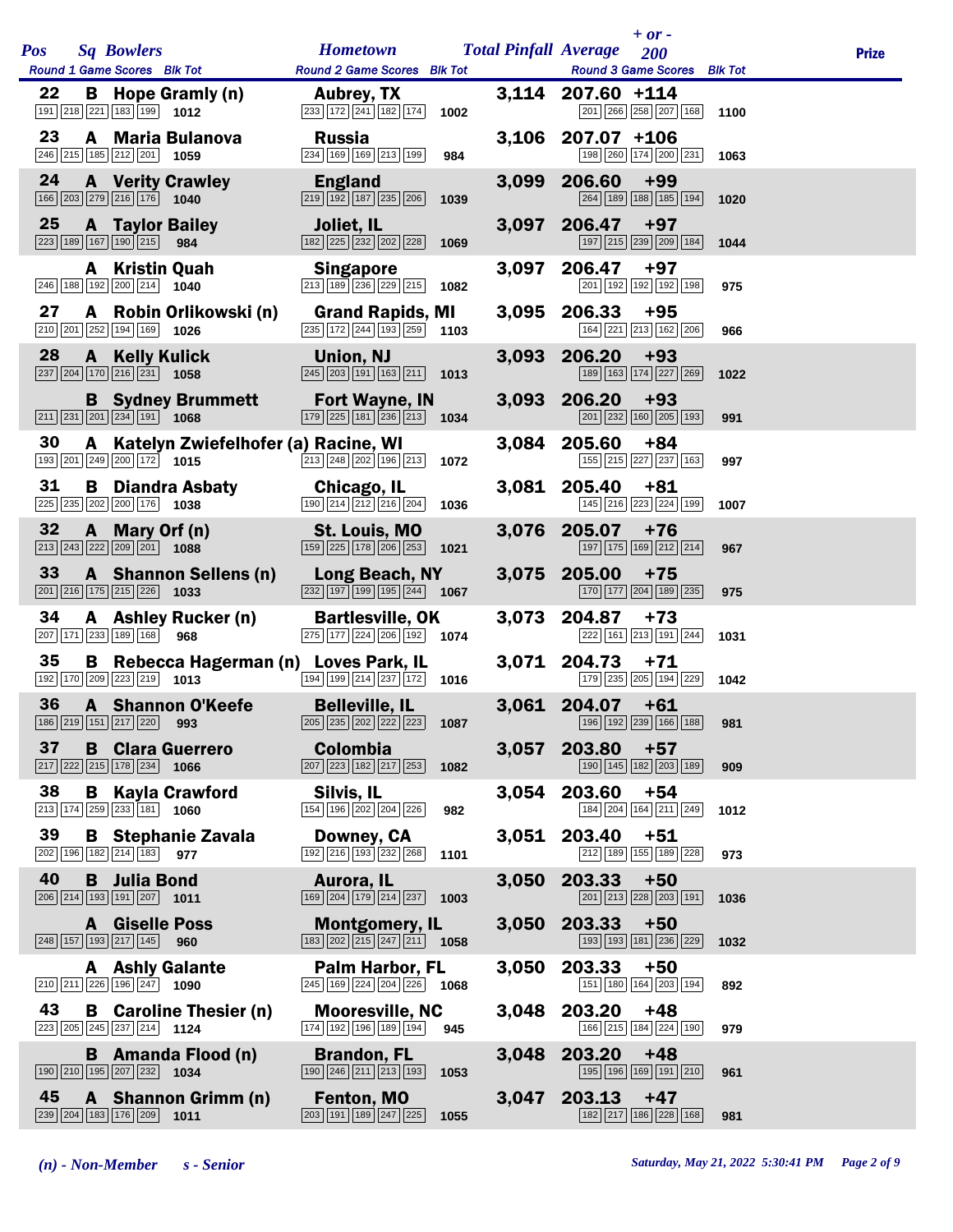| <b>Pos</b> | <b>Sq Bowlers</b><br>Round 1 Game Scores Blk Tot                                                                   | <b>Hometown</b><br>Round 2 Game Scores Blk Tot                                                                | <b>Total Pinfall Average</b> | $+$ or $-$<br>200<br>Round 3 Game Scores Blk Tot                                               |      | <b>Prize</b> |
|------------|--------------------------------------------------------------------------------------------------------------------|---------------------------------------------------------------------------------------------------------------|------------------------------|------------------------------------------------------------------------------------------------|------|--------------|
| 46         | A Emily Peterson (n)<br>178 259 173 212 196 1018                                                                   | <b>West Fargo, ND</b><br>220 187 221 183 213 1024                                                             |                              | 3,044 202.93<br>$+44$<br>178 165 258 221 180                                                   | 1002 |              |
| 47         | A Lauren Pate<br>190 194 180 182 195 941                                                                           | <b>Ballwin, MO</b>                                                                                            |                              | 3,042 202.80<br>$+42$<br>225 201 207 234 190                                                   | 1057 |              |
| 48         | <b>A</b> Brittany Pollentier<br>208 211 212 134 200 965                                                            | <b>Cottage Grove, WI</b><br>$\boxed{173}$ $\boxed{144}$ $\boxed{243}$ $\boxed{255}$ $\boxed{201}$ <b>1016</b> |                              | 3,031 202.07<br>$+31$<br>224 234 184 263 145                                                   | 1050 |              |
| 49         | A Maranda Pattison (a)<br>$\boxed{212}$ $\boxed{255}$ $\boxed{191}$ $\boxed{208}$ $\boxed{202}$ <b>1068</b>        | <b>Redwood valley, CA</b><br>223 218 197 218 223 1079                                                         |                              | 3,028 201.87<br>$+28$<br>144 181 200 180 176                                                   | 881  |              |
| 50         | <b>A</b> Birgit Noreiks<br>234 192 211 204 203 1044                                                                | Germany<br>213 248 205 172 149<br>987                                                                         |                              | 3,023 201.53<br>$+23$<br>210 193 161 217 211                                                   | 992  |              |
| 51         | <b>B</b> Haley Richard<br>$\boxed{193}$ $\boxed{216}$ $\boxed{203}$ $\boxed{185}$ $\boxed{214}$ <b>1011</b>        | Tipton, MI<br>190 197 211 200 220<br>1018                                                                     |                              | 3,022 201.47<br>$+22$<br>187 178 161 265 202                                                   | 993  |              |
|            | A Jessica Earnest (n)<br>$\boxed{201}$ $\boxed{215}$ $\boxed{193}$ $\boxed{186}$ $\boxed{167}$ 962                 | Nashville, TN<br>$\boxed{192}$ $\boxed{212}$ $\boxed{233}$ $\boxed{236}$ $\boxed{199}$<br>1072                |                              | 3,022 201.47<br>$+22$<br>215 181 173 214 205                                                   | 988  |              |
|            | 53ss B Sharon Powers (n)<br>205 231 225 181 181 1023                                                               | Lakewood, CO<br>$\boxed{221}$ $\boxed{168}$ $\boxed{190}$ $\boxed{206}$ $\boxed{203}$<br>988                  |                              | 3,013 200.87<br>$+13$<br>214 224 175 200 189                                                   | 1002 |              |
| 54         | <b>A</b> Sandra Maresca<br>199 187 167 225 216 994                                                                 | <b>Mamaroneck, NY</b><br>190 189 183 190 248<br>1000                                                          | 3,009                        | 200.60<br>$+9$<br>179 206 170 218 242                                                          | 1015 |              |
| 55         | <b>B</b> Courtney Jacques<br>180 199 192 209 256 1036                                                              | Albany, GA<br>203 203 238 194 143<br>981                                                                      |                              | 3,008 200.53<br>$+8$<br>214 185 202 189 201                                                    | 991  |              |
| 56         | <b>A</b> Maria Jose Rodriguez<br>181 202 188 193 197 961                                                           | Colombia<br>182 212 170 237 235<br>1036                                                                       |                              | 3,006 200.40<br>$+6$<br>225 166 215 191 212                                                    | 1009 |              |
| 57         | <b>B</b> Brittany Smith<br>232 232 216 222 182 1084                                                                | Johnston, IA<br>160 203 179 219 194<br>955                                                                    |                              | 3,003 200.20<br>$+3$<br>169 232 166 166 231                                                    | 964  |              |
| 58         | A Diana Zavjalova<br>214 218 151 222 180 985                                                                       | Latvia<br>183 140 188 248 212<br>971                                                                          | 2,997                        | 199.80<br>$-3$<br>214 186 193 224 224                                                          | 1041 |              |
| 59         | <b>B</b> Sarah Gill<br>202 218 177 192 178 967                                                                     | <b>Fitchburg, MA</b><br>234 215 199 191 169 1008                                                              | 2,996                        | 199.73<br>-4<br>203 193 246 179 200                                                            | 1021 |              |
| 60         | <b>A</b> Shalin Zulkifli<br>204 176 198 198 214 990                                                                | <b>Malaysia</b><br>208 224 203 169 193 997                                                                    | 2,993                        | 199.53<br>$-7$<br>180 192 214 211 209 1006                                                     |      |              |
| 61         | <b>B</b> Josie Barnes<br>208 259 203 209 232 1111                                                                  | Hermitage, TN<br>$\boxed{206}$ $\boxed{206}$ $\boxed{188}$ $\boxed{187}$ $\boxed{183}$<br>970                 |                              | 2,986 199.07<br>$-14$<br>$\boxed{212}$ $\boxed{150}$ $\boxed{188}$ $\boxed{170}$ $\boxed{185}$ | 905  |              |
| 62         | <b>B</b> Megan Allensworth (n)<br>205 235 196 190 203 1029                                                         | <b>Plainfield, IL</b><br>189 204 192 197 199<br>981                                                           | 2,985                        | 199.00<br>$-15$<br>186 205 226 179 179                                                         | 975  |              |
| 63         | A Laura Plazas (n)<br>217 205 156 177 192 947                                                                      | <b>Bogota</b><br>223 203 218 184 180<br>1008                                                                  | 2,982                        | 198.80<br>$-18$<br>235 194 211 177 210                                                         | 1027 |              |
| 64         | <b>A</b> Ana Morales<br>157 206 198 193 160<br>914                                                                 | Guatemala, XX<br>$\boxed{211}\boxed{246}\boxed{192}\boxed{186}\boxed{190}$ 1025                               | 2,981                        | 198.73<br>$-19$<br>206 197 224 208 207                                                         | 1042 |              |
|            | <b>Cut Line</b>                                                                                                    |                                                                                                               |                              |                                                                                                |      |              |
| 65         | <b>B</b> Kelly Zapf<br>184 227 215 182 164 972                                                                     | Lakewood, CO<br>226 236 207 235 167<br>1071                                                                   | 2,979                        | 198.60<br>$-21$<br>180 202 156 201 197                                                         | 936  | \$1,500      |
| 66         | <b>Elise Bolton</b><br>A<br>178 200 193 216 209<br>996                                                             | <b>Merritt Island, FL</b><br>215 177 222 173 195<br>982                                                       | 2,977                        | 198.47<br>$-23$<br>191 246 197 206 159                                                         | 999  | \$1,500      |
| 67         | <b>Breanna Clemmer</b><br>В<br>162 199 161 203 193<br>918                                                          | <b>Clover, SC</b><br>224 190 192 232 199<br>1037                                                              | 2,976                        | 198.40<br>$-24$<br>171 176 222 215 237                                                         | 1021 | \$1,500      |
| 68         | <b>Estefania Cobo</b><br>B<br>$\boxed{207}$ 194 $\boxed{233}$ $\boxed{201}$ $\boxed{215}$ 1050<br><b>Cash Line</b> | <b>Puerto Rico</b><br>226 194 193 192 146<br>951                                                              | 2,974                        | 198.27<br>$-26$<br>168 185 209 231 180                                                         | 973  | \$1,500      |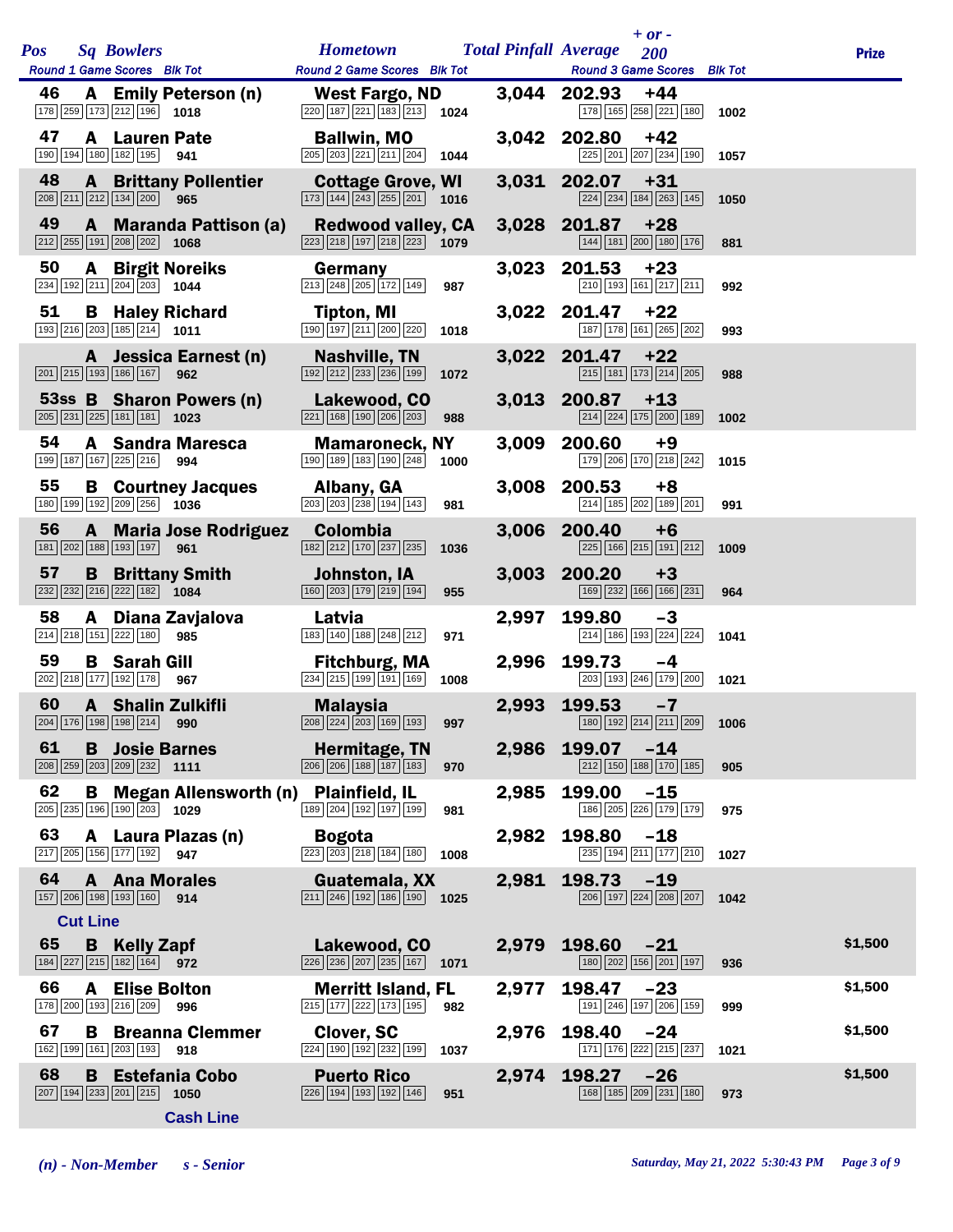|     |              |                                                                                                                                 |                                                                                                     |       | $+ or -$                                                           |      |              |
|-----|--------------|---------------------------------------------------------------------------------------------------------------------------------|-----------------------------------------------------------------------------------------------------|-------|--------------------------------------------------------------------|------|--------------|
| Pos |              | <b>Sq Bowlers</b><br>Round 1 Game Scores Blk Tot                                                                                | <b>Hometown</b><br>Round 2 Game Scores Blk Tot                                                      |       | <b>Total Pinfall Average</b><br>200<br>Round 3 Game Scores Blk Tot |      | <b>Prize</b> |
| 69  |              | <b>A</b> Heather Melvin<br>167 180 200 192 213<br>952                                                                           | <b>Sioux Falls, SD</b><br>$\boxed{229}$ 191 $\boxed{213}$ 166 191 990                               |       | 2,971 198.07<br>$-29$<br>257 191 191 174 216                       | 1029 |              |
| 70  |              | A Emily Eckhoff (n)<br>205 195 203 165 237 1005                                                                                 | <b>Wheat Ridge, CO</b><br>$212$ 155 215 174 205 961                                                 | 2,970 | 198.00<br>$-30$<br>187 196 216 200 205                             | 1004 |              |
| 71  |              | A Kara Mangiola<br>215 164 192 164 186 921                                                                                      | <b>Spencerport, NY</b><br>$\boxed{174}$ $\boxed{157}$ $\boxed{212}$ $\boxed{221}$ $\boxed{233}$ 997 | 2,969 | 197.93<br>$-31$<br>186 217 233 180 235                             | 1051 |              |
| 72  |              | A Stefanie Johnson<br>$\overline{236}$ $\overline{216}$ 184 $\overline{204}$ 197 1037                                           | <b>McKinney, TX</b><br>179 209 169 169 225<br>951                                                   | 2,967 | 197.80<br>$-33$<br>179 207 208 158 227                             | 979  |              |
| 73  |              | <b>B</b> Missy Parkin<br>192 227 163 207 202<br>991                                                                             | <b>San Clemente, CA</b><br>168 197 238 193 213<br>1009                                              |       | 2,962 197.47<br>$-38$<br>220 185 199 181 177                       | 962  |              |
| 74  |              | <b>B</b> Johanna Puentes (n)<br>175 202 162 214 218<br>971                                                                      | Colombia<br>200 159 207 180 213<br>959                                                              | 2,958 | 197.20<br>$-42$<br>209 239 200 191 189                             | 1028 |              |
|     |              | <b>A</b> Taylor Bulthuis<br>176 199 214 202 161<br>952                                                                          | <b>New Port Richey, FL</b><br>185 199 246 222 179 1031                                              |       | 2,958 197.20<br>$-42$<br>170 194 229 192 190                       | 975  |              |
| 76  |              | A Maryssa Carey (n)<br>186 160 244 193 211 994                                                                                  | Hobart, IN<br>$\boxed{214}$ $\boxed{215}$ $\boxed{204}$ $\boxed{224}$ $\boxed{234}$<br>1091         | 2,953 | 196.87<br>$-47$<br>137 156 214 178 183                             | 868  |              |
| 77  |              | <b>B</b> Abby Ragsdale<br>224 195 233 189 245 1086                                                                              | <b>Aurora, IL</b><br>204 214 175 170 199<br>962                                                     | 2,947 | 196.47<br>$-53$<br>159 206 169 193 172                             | 899  |              |
|     |              | <b>B</b> Sofia Rodriguez Granda (Guatemala<br>$\boxed{206}$ $\boxed{204}$ $\boxed{248}$ $\boxed{209}$ $\boxed{226}$ <b>1093</b> | 201 160 192 245 222<br>1020                                                                         | 2,947 | 196.47<br>$-53$<br>161 170 163 146 194                             | 834  |              |
| 79  |              | <b>A</b> Heather Erdei<br>166 182 214 186 179 927                                                                               | Omaha, NE<br>176 225 202 234 195<br>1032                                                            | 2,945 | 196.33<br>$-55$<br>189 205 187 234 171                             | 986  |              |
| 80  |              | A Jasmine Snell (n)<br>242 169 210 162 192<br>975                                                                               | <b>Papillion, NE</b><br>219 173 168 197 181<br>938                                                  | 2,942 | 196.13<br>$-58$<br>232 202 184 199 212                             | 1029 |              |
| 81  |              | <b>B</b> Chelsey Klingler<br>187 197 227 212 192 1015                                                                           | <b>Grand Rapids, MI</b><br>164 191 235 168 167<br>925                                               |       | 2,936 195.73<br>$-64$<br>226 212 233 167 158                       | 996  |              |
| 82  | A            | <b>Christine Gill</b><br>$\boxed{219}$ $\boxed{176}$ $\boxed{224}$ $\boxed{216}$ $\boxed{173}$ <b>1008</b>                      | Troy, IL<br>164 196 178 241 191<br>970                                                              | 2,930 | 195.33<br>$-70$<br>201 214 182 170 185                             | 952  |              |
| 83  |              | <b>B</b> Kasey Eaton (n)<br>$212$ 166 180 185 213 956                                                                           | Wyoming, MI<br>179 194 191 187 234 985                                                              | 2,929 | $195.27 -71$<br>187 197 171 197 236 988                            |      |              |
|     |              | 84s A Jodi Woessner<br>192 171 170 190 231<br>954                                                                               | Oregon, OH<br>$\boxed{190}\boxed{201}\boxed{204}\boxed{200}\boxed{199}$<br>994                      | 2,925 | 195.00<br>$-75$<br>190 175 200 194 218                             | 977  |              |
|     | A            | <b>Kayla Pashina</b><br>$\boxed{226}$ $\boxed{256}$ $\boxed{180}$ $\boxed{212}$ $\boxed{188}$<br>1062                           | <b>Minnetonka, MN</b><br>183 183 179 224 193<br>962                                                 | 2,925 | 195.00<br>$-75$<br>173 174 184 188 182                             | 901  |              |
| 86  |              | <b>B</b> Sandra Gongora<br>$\boxed{204}$ 180 187 225 218 1014                                                                   | <b>Mexico</b><br>250 163 154 206 238<br>1011                                                        | 2,924 | 194.93<br>$-76$<br>161 166 171 198 203                             | 899  |              |
| 87  |              | A Kaleena Henning-Shannomaha, NE<br>201 199 220 154 214<br>988                                                                  | 165 191 133 181 181<br>851                                                                          | 2,923 | 194.87<br>$-77$<br>186 189 243 265 201                             | 1084 |              |
| 88  | $\mathbf{A}$ | <b>Rocio Restrepo</b><br>189 187 166 227 224<br>993                                                                             | <b>Uniontown, OH</b><br>161 246 234 196 199<br>1036                                                 | 2,922 | 194.80<br>$-78$<br>151 169 212 167 194                             | 893  |              |
| 89  |              | <b>A</b> Mallory Clark<br>191 187 207 167 186<br>938                                                                            | <b>Auburn, ME</b><br>227 186 214 186 222<br>1035                                                    | 2,920 | 194.67<br>$-80$<br>203 151 211 159 223                             | 947  |              |
|     |              | <b>B</b> Olivia Komorowski<br>193 227 188 181 208<br>997                                                                        | Oshkosh, WI<br>201 198 178 233 190<br>1000                                                          | 2,920 | 194.67<br>$-80$<br>204 200 160 193 166                             | 923  |              |
| 91  |              | A Eryn Jones<br>214 179 205 201 194<br>993                                                                                      | <b>Greenfield, IN</b><br>190 204 222 193 177<br>986                                                 | 2,917 | 194.47<br>$-83$<br>213 198 168 182 177                             | 938  |              |
|     |              | <b>B</b> Zoriani Reyes<br>214 176 225 207 259<br>1081                                                                           | <b>Bayamon, PR</b><br>179 234 193 149 176<br>931                                                    | 2,917 | 194.47<br>$-83$<br>213 145 199 190 158                             | 905  |              |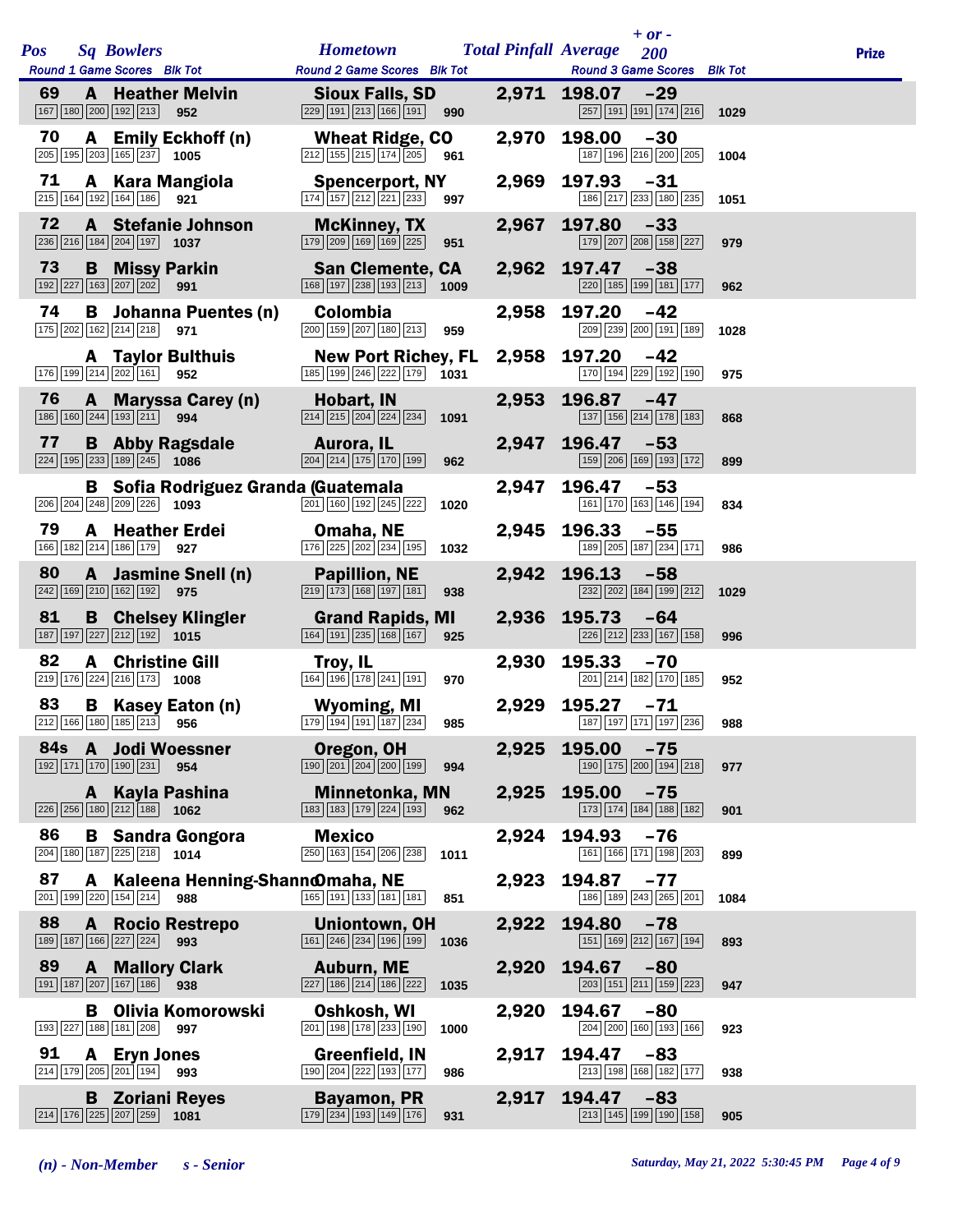|            |                                                                                                     |                                                                                                                  |       | $+$ or -                                     |              |
|------------|-----------------------------------------------------------------------------------------------------|------------------------------------------------------------------------------------------------------------------|-------|----------------------------------------------|--------------|
| <b>Pos</b> | <b>Sq Bowlers</b>                                                                                   | <b>Hometown</b>                                                                                                  |       | <b>Total Pinfall Average</b><br>200          | <b>Prize</b> |
|            | Round 1 Game Scores Blk Tot                                                                         | Round 2 Game Scores Blk Tot                                                                                      |       | Round 3 Game Scores Blk Tot                  |              |
| 93         | A Olivia Sandham<br>191 235 227 170 203 1026                                                        | Saint Joseph, MO<br>181 177 196 218 197<br>969                                                                   |       | 2,915 194.33<br>$-85$<br>162 202 164 168 224 | 920          |
| 94         | <b>A</b> Katie Ann Sopp<br>225 195 162 221 177<br>980                                               | White Bear Lake, MN 2,914 194.27<br>$\boxed{173}$ $\boxed{170}$ $\boxed{217}$ $\boxed{182}$ $\boxed{214}$<br>956 |       | $-86$<br>177 241 206 188 166                 | 978          |
| 95         | <b>B</b> Alexis Neuer<br>154 206 214 159 226 959                                                    | <b>Milton, PA</b><br>182 138 202 232 189<br>943                                                                  | 2,909 | 193.93<br>$-91$<br>183 211 206 218 189       | 1007         |
| 96         | <b>B</b> Ana Bolanos<br>$\boxed{201}$ 181 174 191 173 920                                           | Guatemala, XX<br>180 204 189 180 205<br>958                                                                      | 2,904 | 193.60<br>$-96$<br>201 173 211 237 204       | 1026         |
| 97         | $\mathbf{A}$<br><b>Danielle Knittle</b><br>249 168 192 188 202 999                                  | <b>State College, PA</b><br>195 201 190 209 149<br>944                                                           |       | 2,893 192.87 -107<br>226 145 192 192 195     | 950          |
|            | <b>A</b> Serenity Quintero<br>195 213 174 189 204 975                                               | Aurora, IL<br>164 206 240 189 174<br>973                                                                         | 2,893 | $192.87 - 107$<br>185 182 193 220 165        | 945          |
|            | <b>B</b> Heather D'Errico<br>217 207 166 169 202<br>961                                             | <b>Rochester, NY</b><br>197 226 256 152 168<br>999                                                               | 2,893 | 192.87 -107<br>188 160 199 200 186           | 933          |
| 100        | <b>B</b> Kirstin Foster (n)<br>$\boxed{212}$ 188 165 184 207 956                                    | Pella, IA<br>196 188 211 187 191<br>973                                                                          | 2,892 | 192.80 -108<br>215 211 185 202 150           | 963          |
| 101        | <b>B</b> Jennifer Hocurscak<br>152 195 167 201 201<br>916                                           | Orange, CT<br>$\boxed{169}$ $\boxed{257}$ $\boxed{177}$ $\boxed{158}$ $\boxed{194}$<br>955                       |       | 2,888 192.53 -112<br>226 195 165 234 197     | 1017         |
| 102        | <b>B</b> Kristin Nieter (n)<br>199 234 162 160 210<br>965                                           | Homewood, IL<br>219 201 158 197 191<br>966                                                                       | 2,887 | $192.47 - 113$<br>163 210 232 193 158        | 956          |
| 103        | <b>B</b> Karen Marcano<br>203 177 247 187 147<br>961                                                | Venezuela<br>198 182 191 160 141<br>872                                                                          | 2,886 | 192.40 -114<br>186 224 188 244 211           | 1053         |
|            | <b>A</b> Justyne Vukovich<br>188 163 214 190 215 970                                                | <b>New Stanton, PA</b><br>180 180 200 164 187<br>911                                                             | 2,886 | $192.40 -114$<br>205 201 200 225 174         | 1005         |
| 105        | A Kristie Leong (n)<br>209 167 160 175 234<br>945                                                   | Daly City, CA<br>188 170 214 192 217<br>981                                                                      | 2,883 | 192.20 -117<br>212 215 182 160 188           | 957          |
| 106        | <b>B</b> Brianna Andrew<br>210 192 210 213 195 1020                                                 | <b>Grand Rapids, MI</b><br>179 179 214 224 177<br>973                                                            | 2,882 | $192.13 - 118$<br>190 174 192 181 152        | 889          |
| 107        | <b>B</b> Summer Jasmin<br>205 177 238 255 160 1035                                                  | <b>Beckley, WV</b><br>233 154 180 187 180<br>934                                                                 | 2,881 | 192.07 -119<br>200 184 164 168 196           | 912          |
| 108        | <b>Kaylene Bishop</b><br>B.<br>$\boxed{219}$ 197 187 185 181 969                                    | <b>Medical Lake, WA</b><br>177 187 187 193 206<br>950                                                            | 2,876 | $191.73 - 124$<br>207 166 180 169 235        | 957          |
| 109        | A Samantha Knight (n)<br>172 211 179 201 187 950                                                    | Kalamazoo, MI<br>$\boxed{213}$ $\boxed{194}$ $\boxed{189}$ $\boxed{145}$ $\boxed{198}$<br>939                    | 2,875 | 191.67 -125<br>200 222 182 193 189           | 986          |
| 110        | Denisyha Waller (a)<br>B<br>$\boxed{200}$ 193 234 237 186 1050                                      | Markham, IL<br>172 164 184 178 198<br>896                                                                        | 2,869 | 191.27 -131<br>219 208 181 159 156           | 923          |
| 111        | <b>A</b> Haley Carroll<br>$\boxed{189}$ $\boxed{160}$ $\boxed{181}$ $\boxed{190}$ $\boxed{221}$ 941 | Williamsville, NY<br>211 192 167 212 192<br>974                                                                  | 2,867 | $191.13 - 133$<br>169 268 156 198 161        | 952          |
| 112        | <b>A</b> Wendy Bartaire-Jimenez France<br>$\boxed{204}$ 176 218 185 234 1017                        | 194 172 213 198 175<br>952                                                                                       | 2,865 | 191.00 -135<br>215 149 177 204 151           | 896          |
| 113        | <b>Melanie McDaniel</b><br>B<br>190 175 182 201 195 943                                             | Joliet, IL<br>189 173 214 235 186<br>997                                                                         | 2,857 | $190.47 - 143$<br>156 195 169 208 189        | 917          |
|            | <b>Kerry Smith</b><br>B<br>194 236 187 213 180 1010                                                 | <b>New Holland, PA</b><br>188 186 176 188 197<br>935                                                             | 2,857 | 190.47 -143<br>205 162 169 183 193           | 912          |
| 115        | <b>B</b> Jenny Wonders (n)<br>$\boxed{242}$ $\boxed{224}$ 176 179 190 1011                          | Roscoe, IL<br>159 229 179 187 198<br>952                                                                         | 2,856 | 190.40 -144<br>189 197 184 152 171           | 893          |
| 116        | <b>Nicole Kleutgen</b><br>B<br>$\boxed{228}$ 180 222 198 190 1018                                   | <b>Stevens Point, WI</b><br>176 197 188 181 164<br>906                                                           | 2,854 | 190.27 -146<br>147 193 162 192 236           | 930          |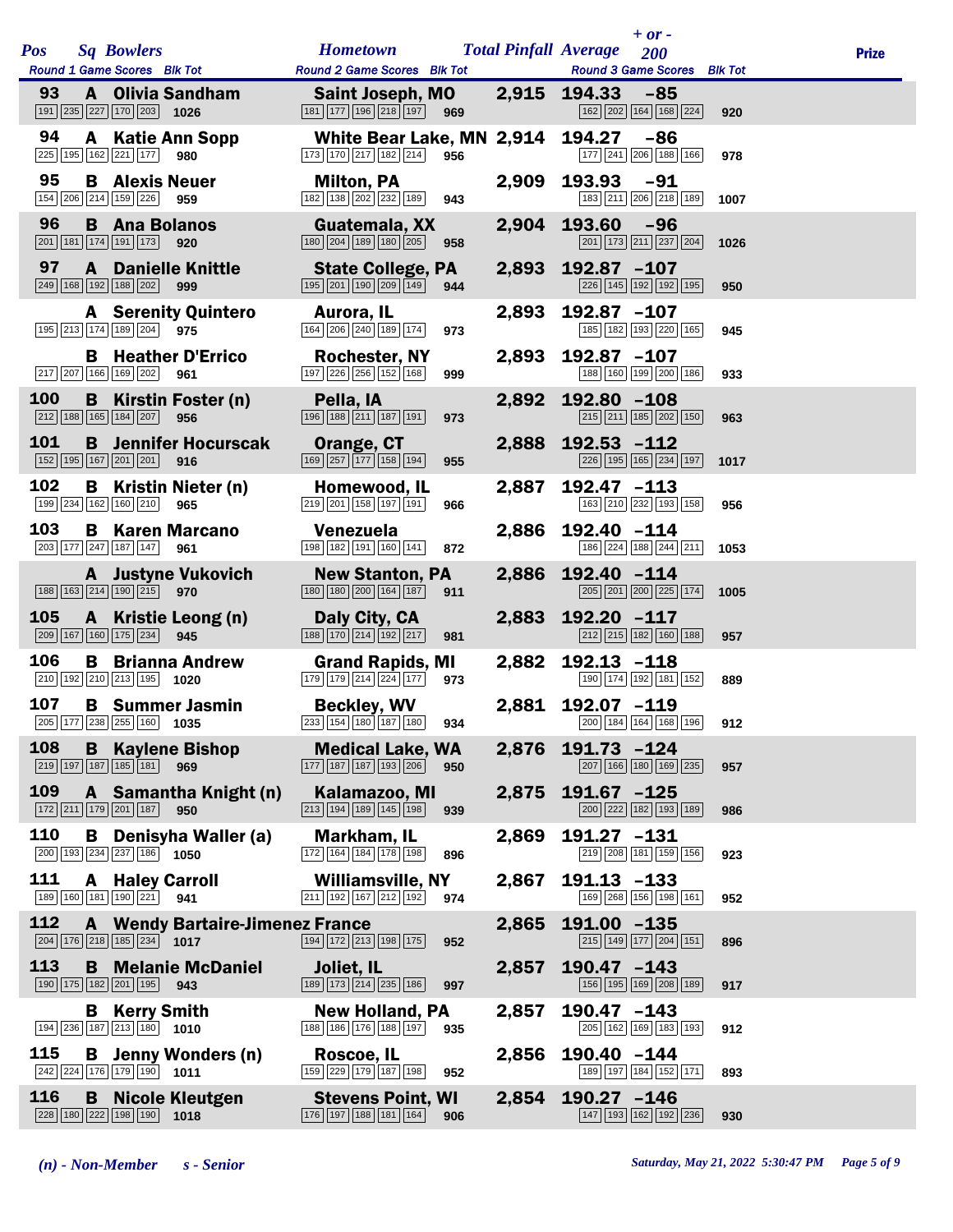| <b>Pos</b> |   | <b>Sq Bowlers</b><br>Round 1 Game Scores Blk Tot                                  |                                     | <b>Hometown</b><br><b>Round 2 Game Scores</b> Blk Tot                                                       |      |       | $+$ or $-$<br><b>Total Pinfall Average</b><br>200<br><b>Round 3 Game Scores</b> Blk Tot |     | <b>Prize</b> |
|------------|---|-----------------------------------------------------------------------------------|-------------------------------------|-------------------------------------------------------------------------------------------------------------|------|-------|-----------------------------------------------------------------------------------------|-----|--------------|
| 117        |   | 170 185 200 200 184                                                               | <b>A</b> Melissa Landers<br>939     | <b>Prairie Grove, AR</b><br>$212$ $205$ $150$ $247$ $179$                                                   | 993  |       | 2,852 190.13 -148<br>200 171 214 176 159                                                | 920 |              |
| 118        |   | $\boxed{152}$ $\boxed{146}$ $\boxed{214}$ $\boxed{184}$ $\boxed{143}$             | <b>B</b> Ashlyn Jamrog<br>839       | Lacey, WA<br>188 221 224 181 201 1015                                                                       |      |       | 2,841 189.40 -159<br>198 200 197 187 205                                                | 987 |              |
| 119        |   | 199 157 197 199 223                                                               | A Janis Birschbach<br>975           | Fond du Lac, WI<br>171 207 163 211 233 985                                                                  |      | 2,831 | $188.73 - 169$<br>155 185 179 182 170                                                   | 871 |              |
| 120        |   | 150 189 166 172 218                                                               | <b>A</b> Kelsi Anderson<br>895      | <b>San Antonio, TX</b><br>$\boxed{213}$ $\boxed{203}$ $\boxed{195}$ $\boxed{203}$ $\boxed{203}$ <b>1017</b> |      |       | 2,830 188.67 -170<br>226 149 185 173 185                                                | 918 |              |
| 121        |   | 167 238 160 183 209                                                               | <b>B</b> Sarah Sanes (n)<br>957     | <b>Murfreesboro, TN</b><br>192 175 175 163 233                                                              | 938  |       | 2,829 188.60 -171<br>209 175 183 185 182                                                | 934 |              |
| 122        |   | $152$ 180 158 210 165                                                             | <b>A</b> Felicia Wong<br>865        | Canada<br>186 210 223 239 180                                                                               | 1038 | 2,828 | $188.53 - 172$<br>159 222 182 198 164                                                   | 925 |              |
| 123        |   | 213 186 184 181 214                                                               | <b>B</b> Madison Janack (n)<br>978  | Wichita, KS<br>162 216 164 208 157                                                                          | 907  | 2,827 | $188.47 - 173$<br>182 200 195 165 200                                                   | 942 |              |
| 124        |   | 160 182 168 204 173                                                               | <b>A</b> Jennifer Russo<br>887      | <b>Monmouth Jc</b><br>$\boxed{200}$ $\boxed{233}$ 176 $\boxed{257}$ 151                                     | 1017 |       | 2,821 188.07 -179<br>159 181 213 195 169                                                | 917 |              |
| 125        |   | 242 157 171 201 174                                                               | A Nichole Hiraoka (n)<br>945        | Daly City, CA<br>$\boxed{201}$ $\boxed{169}$ $\boxed{223}$ $\boxed{221}$ $\boxed{123}$                      | 937  |       | 2,815 187.67 -185<br>167 168 225 184 189                                                | 933 |              |
|            |   | 191 168 227 166 220                                                               | <b>B</b> Pamela Perez Millan<br>972 | Carolina, PR<br>188 179 182 204 168                                                                         | 921  |       | 2,815 187.67 -185<br>189 180 223 201 129                                                | 922 |              |
| 127        |   | $\boxed{205}$ 188 $\boxed{225}$ 182 $\boxed{213}$ 1013                            | A Terysa Wojnar                     | New Lenox, IL<br>174 180 169 192 192                                                                        | 907  | 2,809 | 187.27 -191<br>166 205 186 180 152                                                      | 889 |              |
| 128        |   | $\boxed{203}$ $\boxed{222}$ $\boxed{209}$ $\boxed{193}$ $\boxed{213}$ <b>1040</b> | <b>B</b> Itzel Salayet              | San Juan, PR<br>184 176 134 194 192                                                                         | 880  | 2,806 | 187.07 -194<br>162 202 147 203 172                                                      | 886 |              |
| 129        |   | <b>B</b> Sue Cabello<br>161 223 215 190 176                                       | 965                                 | <b>Rockford, IL</b><br>153 170 174 193 191                                                                  | 881  |       | 2,804 186.93 -196<br>204 197 190 191 176                                                | 958 |              |
| 130        | B | 170 148 238 213 177                                                               | <b>Bailey Gipson</b><br>946         | Davison, MI<br>172 214 185 166 219                                                                          | 956  | 2,791 | 186.07 -209<br>174 182 179 179 175                                                      | 889 |              |
| 131        |   | 210 179 187 127 177 880                                                           | <b>B</b> Juliana Botero             | <b>Colombia</b>                                                                                             |      |       | 2,783 185.53 -217<br>209 167 200 184 186 946 155 216 181 190 215 957                    |     |              |
| 132        |   | 186 155 203 212 178                                                               | <b>B</b> Victoria Giardina<br>934   | <b>Shelby Twp, MI</b><br>189 197 159 181 180                                                                | 906  | 2,777 | $185.13 - 223$<br>209 206 187 142 193                                                   | 937 |              |
| 133        |   | 214 205 200 196 144                                                               | <b>A</b> Capri Howard<br>959        | Lynwood, IL<br>156 162 180 236 191                                                                          | 925  | 2,773 | 184.87 -227<br>190 178 180 189 152                                                      | 889 |              |
| 134        | B | 154 200 165 151 209                                                               | Jenica Baron<br>879                 | <b>Barrington, IL</b><br>190 194 206 235 174                                                                | 999  | 2,760 | 184.00 -240<br>181 180 160 160 201                                                      | 882 |              |
| 135        |   | $\boxed{167}$ $\boxed{214}$ $\boxed{175}$ $\boxed{175}$ $\boxed{172}$             | A Maria Kreke (n)<br>903            | <b>Manchester, MO</b><br>176 164 257 182 213                                                                | 992  | 2,756 | 183.73 -244<br>161   196   168   180   156                                              | 861 |              |
| 136        |   | 157 164 178 209 180                                                               | A Mari Gallegos (n)<br>888          | Chicago, IL<br>153 178 169 235 182                                                                          | 917  | 2,755 | 183.67 -245<br>170 173 220 162 225                                                      | 950 |              |
| 137        |   | 191 224 176 160 214                                                               | <b>B</b> Edith Quintanilla<br>965   | <b>San Salvador, XX</b><br>168 193 160 178 171                                                              | 870  | 2,754 | 183.60 -246<br>163 188 211 191 166                                                      | 919 |              |
| 138        | A | 159 203 201 176 168                                                               | Sierra Kanemoto (n)<br>907          | Dayton, OH<br>$\boxed{190}$ $\boxed{182}$ $\boxed{201}$ $\boxed{150}$ $\boxed{186}$                         | 909  | 2,752 | $183.47 - 248$<br>185 191 214 180 166                                                   | 936 |              |
| 139        |   | 179 173 204 170 170                                                               | <b>B</b> Sandra Toole (n)<br>896    | Galesburg, MI<br>171 158 197 193 168                                                                        | 887  | 2,750 | 183.33 -250<br>215 169 185 232 166                                                      | 967 |              |
| 140        |   | 150 168 177 178 195                                                               | <b>B</b> Taishaye Naranjo<br>868    | <b>Lake Wales, FL</b><br>156 203 222 182 140                                                                | 903  | 2,746 | 183.07 -254<br>$\boxed{200}$ $\boxed{206}$ $\boxed{159}$ $\boxed{189}$ $\boxed{221}$    | 975 |              |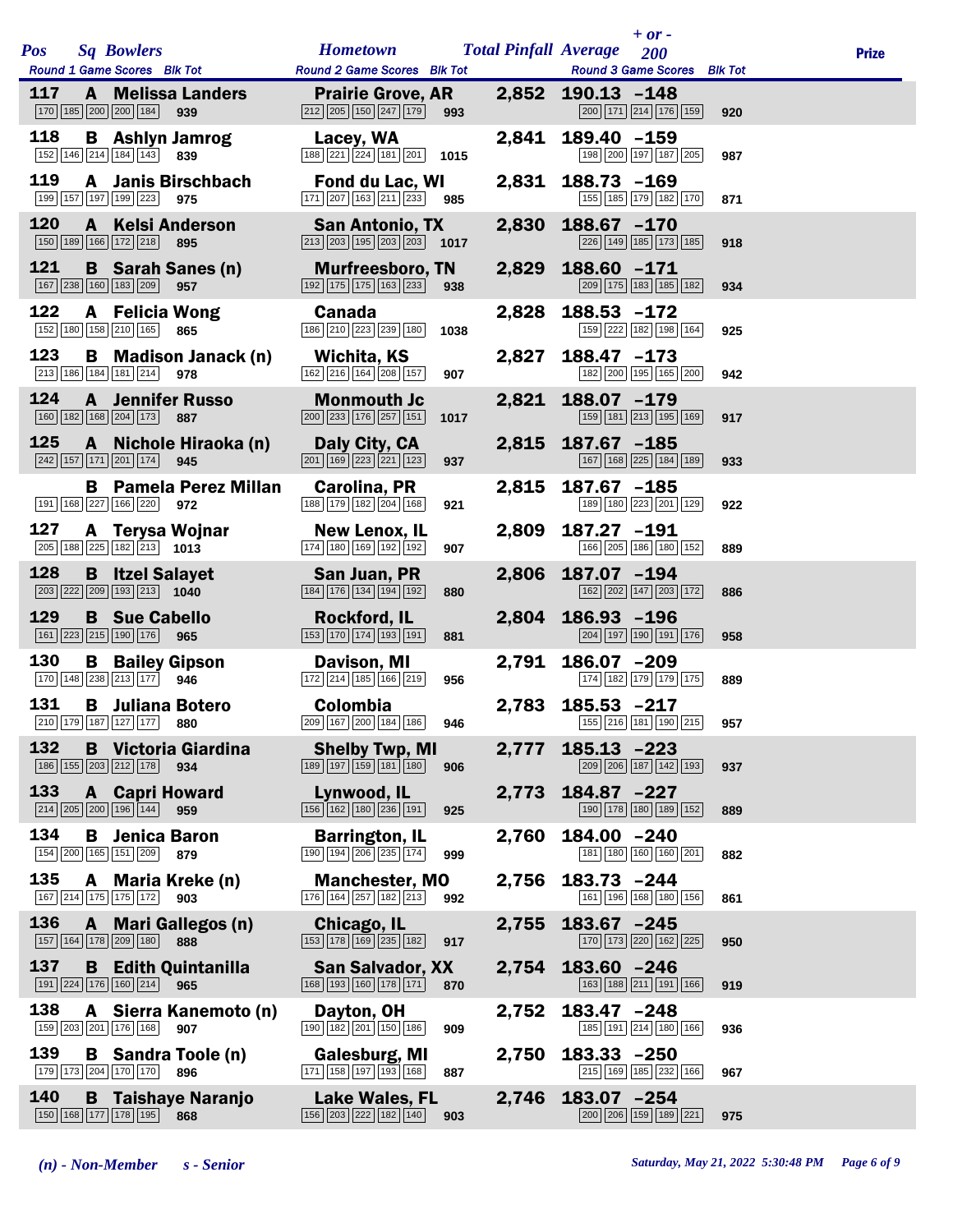|            |              |                                                                                        |                                                   |                                                                         |     |       | $+$ or $-$                                                             |      |              |
|------------|--------------|----------------------------------------------------------------------------------------|---------------------------------------------------|-------------------------------------------------------------------------|-----|-------|------------------------------------------------------------------------|------|--------------|
| <b>Pos</b> |              | <b>Sq Bowlers</b><br>Round 1 Game Scores Blk Tot                                       |                                                   | <b>Hometown</b><br><b>Round 2 Game Scores</b> Blk Tot                   |     |       | <b>Total Pinfall Average</b> 200<br><b>Round 3 Game Scores</b> Blk Tot |      | <b>Prize</b> |
| 141        |              | <b>B</b> Jill Moore (n)<br>187 203 157 179 201                                         | 927                                               | Elizabethtown, PA<br>154 191 150 187 196                                | 878 |       | 2,745 183.00 -255<br>202 179 177 216 166                               | 940  |              |
| 142        |              | 183 191 182 211 213                                                                    | <b>B</b> Courtney Ermisch<br>980                  | <b>Big Bend, WI</b><br>164 191 144 203 164                              | 866 |       | 2,744 182.93 -256<br>225 192 167 159 155                               | 898  |              |
| 143        |              | 214 225 128 181 181                                                                    | <b>B</b> Shawna Strause (n)<br>929                | <b>Tucson, AZ</b><br>177 203 163 212 163                                | 918 |       | 2,740 182.67 -260<br>179 151 191 193 179                               | 893  |              |
| 144        |              | A Kayla Bandy<br>168 214 189 172 153                                                   | 896                                               | Wichita, KS<br>194 126 208 207 136                                      | 871 |       | 2,736 182.40 -264<br>204 208 181 190 186                               | 969  |              |
| 145        |              | 177 186 160 224 165                                                                    | <b>B</b> Amber MacLeod (n)<br>912                 | <b>Brick, NJ</b><br>148 141 180 202 233                                 | 904 |       | 2,735 182.33 -265<br>193 173 214 155 184                               | 919  |              |
| 146        |              | 233 183 129 168 196                                                                    | <b>B</b> Ashlee Gonzales-Webb Quantico, VA<br>909 | 160 210 201 187 200                                                     | 958 |       | 2,734 182.27 -266<br>192 155 173 156 191                               | 867  |              |
| 147        |              | 226 166 166 182 172 912                                                                | <b>B</b> Britney Brown                            | Norman, OK<br>202 182 191 146 192                                       | 913 |       | 2,731 182.07 -269<br>186 214 156 171 179                               | 906  |              |
| 148        |              | $\boxed{196}$ $\boxed{192}$ $\boxed{207}$ $\boxed{188}$ $\boxed{160}$                  | <b>B</b> Gabriella VanHorn<br>943                 | <b>Lansing, MI</b><br>147 187 150 191 162                               | 837 | 2,723 | $181.53 - 277$<br>176 213 204 148 202                                  | 943  |              |
| 149        |              | 259 189 173 176 235 1032                                                               | A Bailey Palmer (n)                               | Ottumwa, IA<br>207 158 146 146 175                                      | 832 |       | 2,721 181.40 -279<br>171 205 151 166 164                               | 857  |              |
| 150        | A            | 184 234 183 185 182                                                                    | <b>Laura Barrios</b><br>968                       | Guatemala, XX<br>170 154 183 181 195                                    | 883 | 2,717 | $181.13 - 283$<br>173 163 217 151 162                                  | 866  |              |
| 151        | A            | Lisa Timm<br>$\boxed{171}$ $\boxed{140}$ $\boxed{149}$ $\boxed{176}$ $\boxed{182}$ 818 |                                                   | Auburn, IL<br>140 140 216 209 208                                       | 913 |       | 2,714 180.93 -286<br>200 191 170 209 213                               | 983  |              |
| 152        |              | 245 165 208 203 154 975                                                                | <b>A</b> Chelsea Raymond                          | <b>St Albans, VT</b><br>193 197 157 199 165                             | 911 | 2,708 | $180.53 - 292$<br>128 189 149 173 183                                  | 822  |              |
| 153        |              | 187 147 157 220 126                                                                    | A Megan Ashley (n)<br>837                         | Parma, OH<br>209 210 163 195 152                                        | 929 | 2,707 | $180.47 - 293$<br>190 177 219 189 166                                  | 941  |              |
| 154        | $\mathbf{A}$ | 182 173 183 160 125                                                                    | <b>Emma Grace Dockery (n)Kent, OH</b><br>823      | 158 193 181 199 189                                                     | 920 | 2,703 | $180.20 - 297$<br>168 237 187 196 172                                  | 960  |              |
| 155        |              |                                                                                        | <b>B</b> Farrand Schneider (a) Essexville, MI     | $\boxed{177}$ 222 175 148 209 <b>931</b> 199 165 169 157 166 <b>856</b> |     |       | 2,700 180.00 -300<br>203 160 165 212 173 913                           |      |              |
| 156        | B            | <b>Laura Stone</b><br>186 167 159 167 156                                              | 835                                               | <b>Bloomington, IL</b><br>194 185 158 180 168                           | 885 | 2,695 | 179.67 -305<br>182 179 202 234 178                                     | 975  |              |
| 157        | $\mathbf{A}$ | 163 223 127 184 215                                                                    | Kayla Smith (n)<br>912                            | Salem, IL<br>177 202 179 152 191                                        | 901 | 2,689 | 179.27 -311<br>170 144 176 180 206                                     | 876  |              |
| 158        |              | 164 167 176 181 134 822                                                                | A Lara Clevenger (n)                              | Edgewater, FL<br>211 193 227 183 184                                    | 998 | 2,681 | $178.73 - 319$<br>181   158   136   153   233                          | 861  |              |
| 159        |              | 225 162 200 143 157                                                                    | <b>B</b> Jackie Kosier (n)<br>887                 | Sylvania, OH<br>154 162 177 169 129                                     | 791 | 2,679 | 178.60 -321<br>188 157 257 205 194                                     | 1001 |              |
| 160        |              | <b>B</b> Sarah Smith<br>224 178 178 158 209                                            | 947                                               | Van Meter, IA<br>138 159 148 185 197                                    | 827 | 2,671 | 178.07 -329<br>246 164 158 186 143                                     | 897  |              |
| 161        | A            | 172 189 210 170 213                                                                    | <b>Melissa Kammerer</b><br>954                    | <b>Staten Island, NY</b><br>178 155 162 155 162                         | 812 | 2,667 | 177.80 -333<br>209 149 176 191 176                                     | 901  |              |
|            | B.           | 189 124 184 187 189                                                                    | <b>Jennifer Dovers (n)</b><br>873                 | Sierra Vista, AZ<br>165 186 211 167 201                                 | 930 | 2,667 | 177.80 -333<br>186 175 160 166 177                                     | 864  |              |
| $163ss$ B  |              | 178 207 203 199 175                                                                    | <b>Barbara Batt (a)</b><br>962                    | Jacksonville, FL<br>158 173 182 183 170                                 | 866 | 2,666 | 177.73 -334<br>189 167 146 170 166                                     | 838  |              |
| 164        | $\mathbf{A}$ | 194 187 174 164 196                                                                    | <b>Stephanie Dennis</b><br>915                    | Kingston, MO<br>194 148 169 169 156                                     | 836 | 2,665 | 177.67 -335<br>201 166 200 173 174                                     | 914  |              |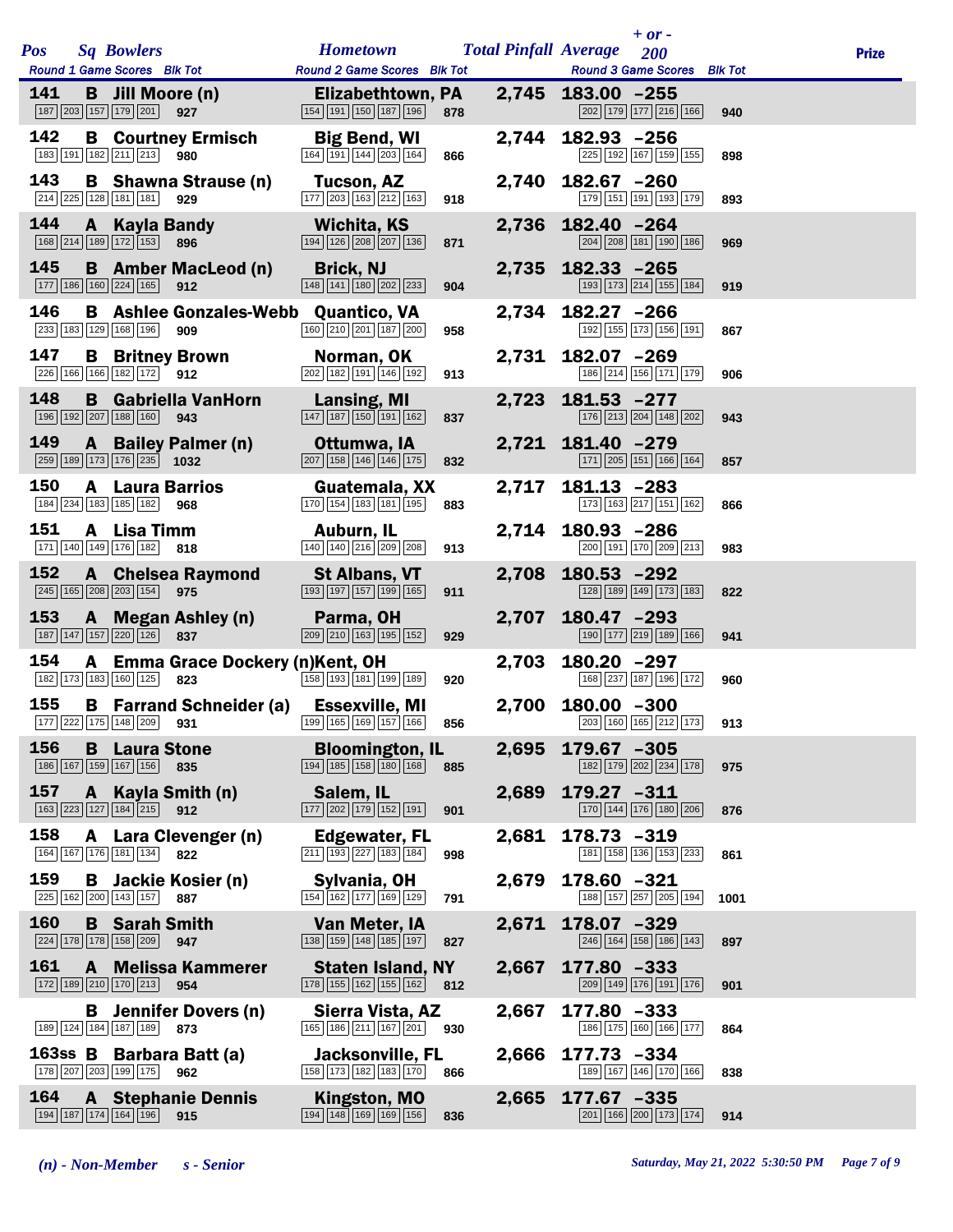|             |              |                                                   |                                     |                                                                                                                    |     |       | $+$ or $-$                                                     |     |              |
|-------------|--------------|---------------------------------------------------|-------------------------------------|--------------------------------------------------------------------------------------------------------------------|-----|-------|----------------------------------------------------------------|-----|--------------|
| <b>Pos</b>  |              | <b>Sq Bowlers</b>                                 |                                     | <b>Hometown</b>                                                                                                    |     |       | <b>Total Pinfall Average</b> 200                               |     | <b>Prize</b> |
|             |              | Round 1 Game Scores Blk Tot                       |                                     | Round 2 Game Scores Blk Tot                                                                                        |     |       | Round 3 Game Scores Blk Tot                                    |     |              |
|             |              | <b>B</b> Jen Medon (n)<br>166 164 180 184 210     | 904                                 | Darien, IL<br>$\boxed{222}$ $\boxed{140}$ $\boxed{148}$ $\boxed{192}$ $\boxed{178}$                                | 880 |       | 2,665 177.67 -335<br>200 148 171 174 188                       | 881 |              |
| 166         |              | 181 165 190 159 190 885                           | <b>B</b> Roberta Vann (n)           | Downey, CA<br>$\boxed{170}$ $\boxed{143}$ $\boxed{180}$ $\boxed{201}$ $\boxed{174}$                                | 868 | 2,662 | 177.47 -338<br>188 147 177 207 190                             | 909 |              |
| 167         |              | A Julie Oczepek<br>158 173 196 200 190 917        |                                     | Vassar, MI<br>181 142 158 134 174                                                                                  | 789 | 2,657 | $177.13 - 343$<br>204 197 214 160 176                          | 951 |              |
| 168         | B            | <b>Hayley Dann</b><br>161 128 196 223 197         | 905                                 | Dayton, OH<br>193 180 155 153 172                                                                                  | 853 | 2,651 | $176.73 - 349$<br>186 168 194 153 192                          | 893 |              |
| 169         |              | 149 144 182 214 173                               | <b>B</b> Claudia Barrios (n)<br>862 | Guatemala<br>178 179 157 200 214                                                                                   | 928 |       | 2,646 176.40 -354<br>162 159 169 162 204                       | 856 |              |
| 170         |              | 164 176 201 156 177 874                           | <b>A</b> Jennifer DeGroodt          | 165 182 148 168 147                                                                                                | 810 |       | North Little Rock, AR 2,641 176.07 -359<br>175 223 161 211 187 | 957 |              |
| <b>171s</b> |              | <b>B</b> Tina LaCroix<br>184 153 191 201 164 893  |                                     | Southampton, MA<br>189 171 154 149 161                                                                             | 824 |       | 2,633 175.53 -367<br>173 224 202 167 150                       | 916 |              |
| 172         | $\mathbf{A}$ | 199 163 207 184 193 946                           | <b>Danielle Beeck</b>               | <b>Frankfort, IL</b><br>152 158 183 137 174                                                                        | 804 | 2,624 | 174.93 -376<br>139 164 208 153 210                             | 874 |              |
| 173         | $\mathbf{A}$ | 198 124 212 168 160                               | <b>Kendall Leahy</b><br>862         | <b>Carol Stream, IL</b><br>188 175 169 158 177                                                                     | 867 |       | 2,621 174.73 -379<br>169 186 206 161 170                       | 892 |              |
| 174         |              | 189 190 199 194 171 943                           | A Amanda Sparr (n)                  | Lake Villa, IL<br>$\boxed{151}$ $\boxed{152}$ $\boxed{168}$ $\boxed{159}$ $\boxed{182}$                            | 812 | 2,618 | $174.53 - 382$<br>166 187 169 158 183                          | 863 |              |
| 175         |              | <b>A</b> Olivia Wallace<br>193 172 139 180 202    | 886                                 | Jackson, MI<br>204 222 142 131 170                                                                                 | 869 |       | 2,613 174.20 -387<br>155 172 188 171 172                       | 858 |              |
| 176         | B            | 144 172 175 180 168                               | <b>Daniela Gonzalez</b><br>839      | <b>Riyadh, FL</b><br>214 157 154 198 185                                                                           | 908 |       | 2,605 173.67 -395<br>180 200 160 162 156                       | 858 |              |
| 177         | B            | 178 182 181 120 186                               | <b>Mei Yuan Miller (n)</b><br>847   | <b>Millington, TN</b><br>170 187 180 136 174                                                                       | 847 | 2,604 | 173.60 -396<br>168 193 190 170 189                             | 910 |              |
| 178         |              | <b>B</b> Alexis Carter<br>162 139 149 130 156 736 |                                     | Valparaiso, IN<br>224 246 143 174 166                                                                              | 953 | 2,599 | 173.27 -401<br>189 187 157 189 188                             | 910 |              |
| 179         |              |                                                   |                                     | A Stephanie DellaBernardaVernon Rockville, CT 2,598 173.20 -402<br>166 201 202 166 148 883 182 174 168 178 162 864 |     |       | 198 169 134 194 156                                            | 851 |              |
| 180         | $\mathbf{A}$ | 177 120 156 192 148                               | Katie Bishop (a)<br>793             | <b>Westland, MI</b><br>$\boxed{171}$ $\boxed{130}$ $\boxed{183}$ $\boxed{156}$ $\boxed{167}$                       | 807 | 2,587 | $172.47 - 413$<br>190 231 182 193 191                          | 987 |              |
| 181         | B            | 156 183 173 173 182 867                           |                                     | Rebecca Azurmendi (n) Winnemucca, NV<br>179 154 175 160 151                                                        | 819 | 2,573 | $171.53 - 427$<br>187 170 172 138 220                          | 887 |              |
| 182         | B            | <b>Christina Hartl</b><br>190 176 142 161 150     | 819                                 | Ephrata, PA<br>160 148 150 172 204                                                                                 | 834 | 2,531 | 168.73 -469<br>196 158 184 172 168                             | 878 |              |
| 183         |              | 179 163 189 173 145                               | A Samantha Struzynski<br>849        | <b>Ogdensburg, WI</b><br>$\boxed{168}$ $\boxed{156}$ $\boxed{194}$ $\boxed{191}$ $\boxed{173}$                     | 882 | 2,516 | 167.73 -484<br>129 178 158 162 158                             | 785 |              |
| 184         |              | <b>B</b> Ashley Stayer<br>167 141 168 188 162 826 |                                     | <b>Cheyenne, WY</b><br>$\boxed{165}$ $\boxed{159}$ $\boxed{165}$ $\boxed{149}$ $\boxed{154}$                       | 792 | 2,512 | 167.47 -488<br>164 175 179 176 200                             | 894 |              |
|             | B.           | <b>Nathalie Leon</b><br>146 164 181 201 163       | 855                                 | Guatemala<br>153 170 199 155 146                                                                                   | 823 | 2,512 | 167.47 -488<br>170 198 165 152 149                             | 834 |              |
| 186         |              | 132 137 163 182 149                               | A Michaela Morgan<br>763            | The Woodlands, TX<br>134 150 189 177 141                                                                           | 791 | 2,511 | 167.40 -489<br>156 213 171 199 218                             | 957 |              |
| 187         |              | 148 183 174 148 224                               | <b>B</b> Alexandra Ross (n)<br>877  | Greenwood, IN<br>139 154 137 160 188                                                                               | 778 | 2,510 | $167.33 - 490$<br>177 179 149 158 192                          | 855 |              |
| 188         | $\mathbf{A}$ | <b>Jill Creamer</b><br>192 97 182 178 169         | 818                                 | Redding, CA<br>154 177 167 170 136                                                                                 | 804 | 2,503 | 166.87 -497<br>194 166 161 167 193                             | 881 |              |